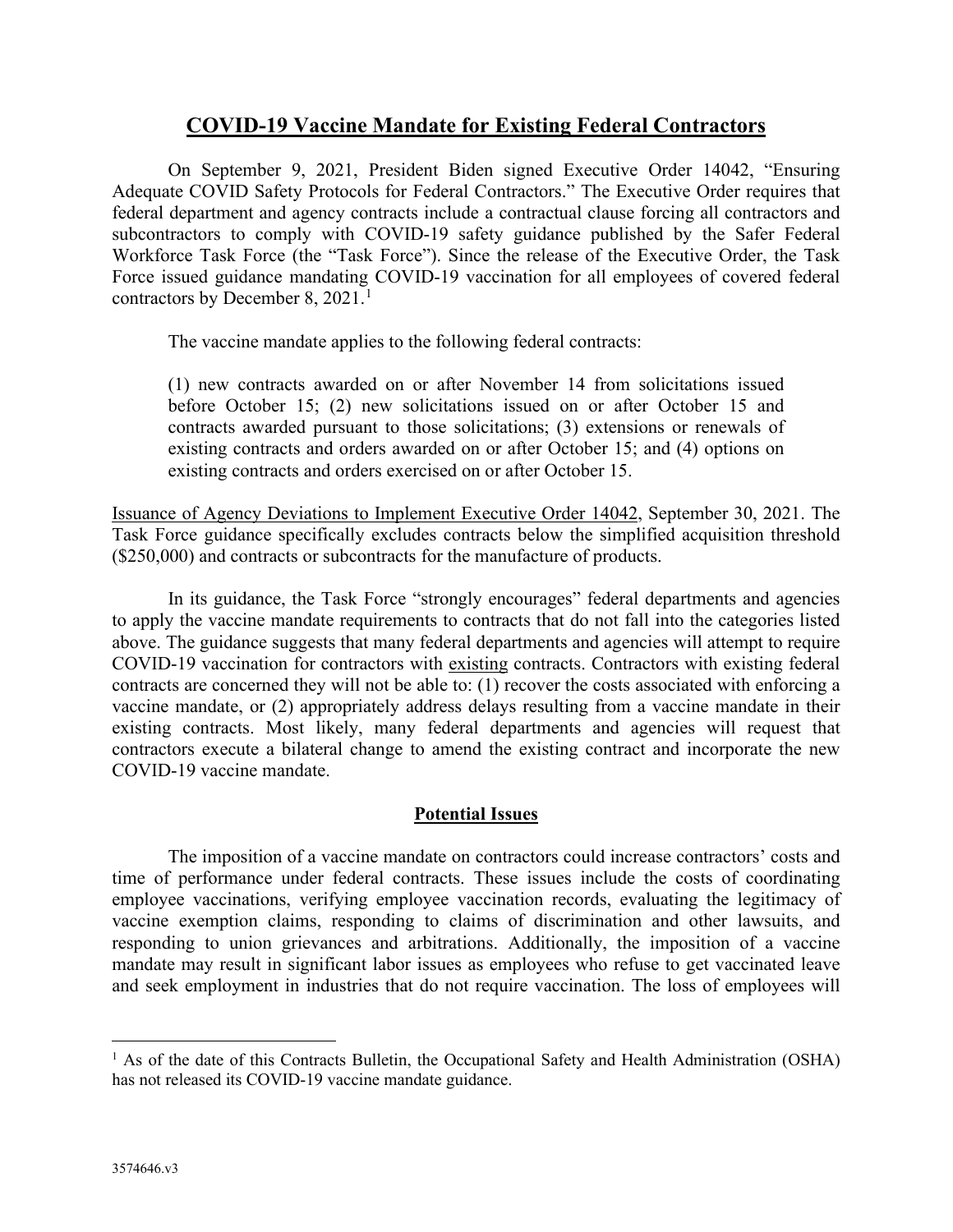not only increase costs for contractors as they try to replace employees but could also cause construction delays.

#### **Bilateral Change**

Class Deviation CD-2021-13 released on September 30, 2021, provides details regarding the General Services Administration's ("GSA") approach to including the vaccine mandate in existing federal contracts. The Class Deviation also provides insight into how other federal departments and agencies may choose to request modifications to existing contracts.<sup>[2](#page-1-0)</sup> Class Deviation CD-2021-13 directs contracting officers to send a letter with a contract modification request asking contractors to execute a bilateral change to the existing contract incorporating the Task Force guidance.<sup>[3](#page-1-1)</sup> The Class Deviation requires contracting officers to make as many modifications as possible by November 14, 2021.

The Federal Acquisition Regulation ("FAR") defines a bilateral contract change as "a contract modification that is signed by the contractor and the contracting officer. Bilateral modifications are used to: (1) Make negotiated equitable adjustments resulting from the issuance of a change order; (2) Definitize letter contracts; and (3) Reflect other agreements of the parties modifying the terms of contracts." 48 C.F.R. § 43-103(a) (emphasis added). A bilateral contract change under FAR is similar to a change order under AIA contracts. A bilateral change gives contractors the opportunity to negotiate equitable adjustments in the contract price and contract time in order to receive compensation for implementing the Task Force guidance. As a practical matter, this means contractors have the opportunity to negotiate with the GSA for a mutually acceptable bilateral change that takes into account the contractor's costs. Contractors should carefully consider how implementation of the vaccine mandate and other Task Force guidance may increase costs or delay performance and negotiate the bilateral change accordingly.

Subcontractors with existing contracts should also expect a bilateral change request to incorporate the vaccine mandate. The Task Force guidance explicitly requires that the vaccine mandate flows down from prime contractors to subcontractors. Furthermore, both the Task Force guidance and Class Deviation strongly encourage contracting officers to request a bilateral change for contracts below the simplified acquisition threshold of \$250,000.

While the guidance "encourages" the bilateral changes, the government does use its power to force contractors and reach an agreement. The Class Deviation reinforces the Task Force guidance and makes clear that accepting the bilateral change is required before the GSA will renew a contract, extend the period of performance of a contract, or exercise a contract option. Additionally, although the bilateral change is not mandatory for continued performance of existing contracts, the GSA may take adverse action against contractors that refuse to modify existing contracts to incorporate the Task Force Guidance. The Class Deviation specifically states that the GSA may temporarily hide contractor information on the GSA website or flag contractors that have not accepted the bilateral change.

<span id="page-1-0"></span><sup>&</sup>lt;sup>2</sup> The Department of Defense has also issued a Class Deviation with nearly identical requirements.

<span id="page-1-1"></span><sup>&</sup>lt;sup>3</sup> A copy of the contract modification letter is attached to this Contracts Bulletin as Exhibit A.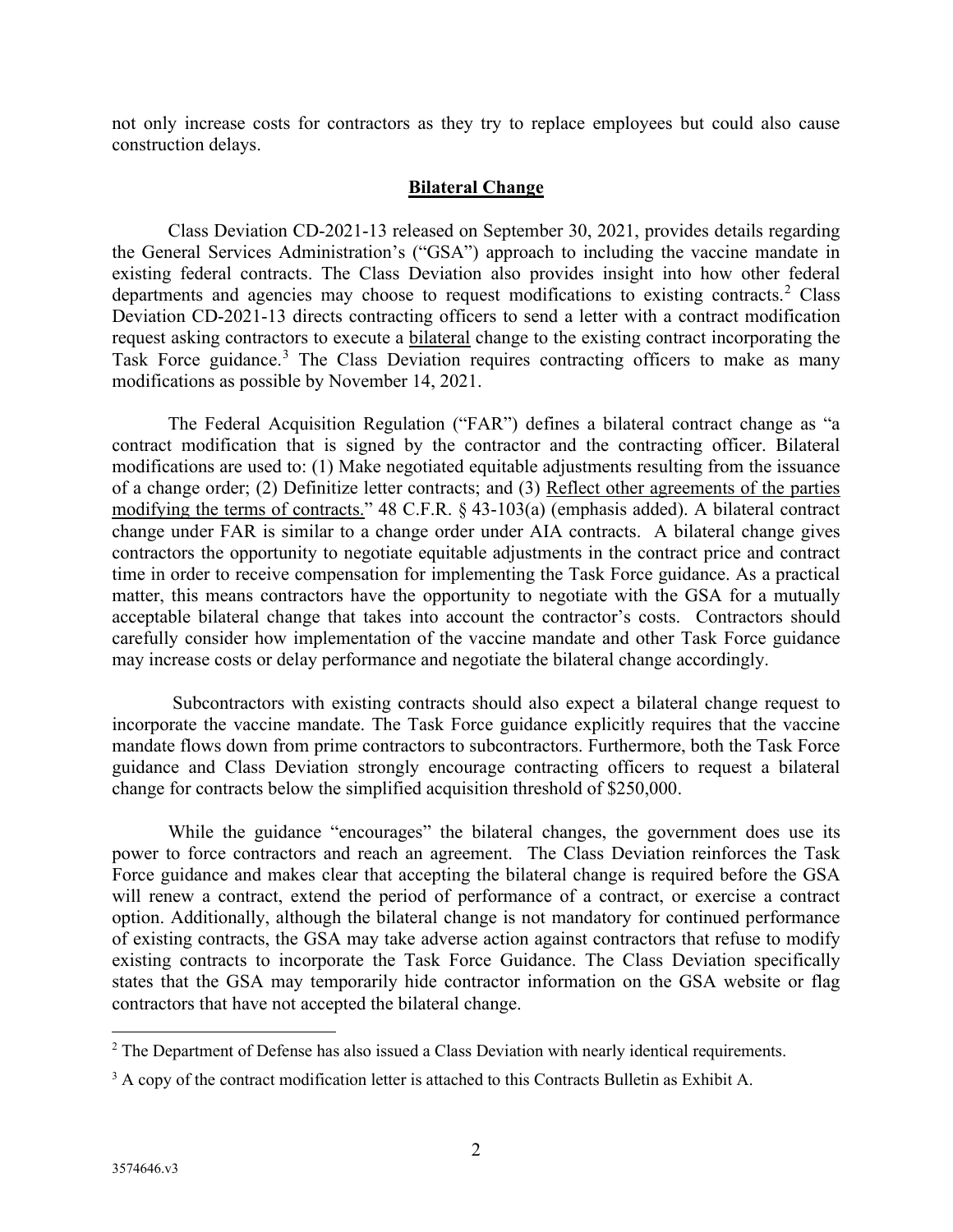# **Conclusion**

Significant uncertainty still exists surrounding Executive Order 14042 and related guidance from the Task Force. While current guidance does not require vaccinations for existing contractors, the government will likely use its leverage to impose bilateral contract changes. Contractors should proceed carefully to protect their rights to compensation for increased costs and delay under FAR.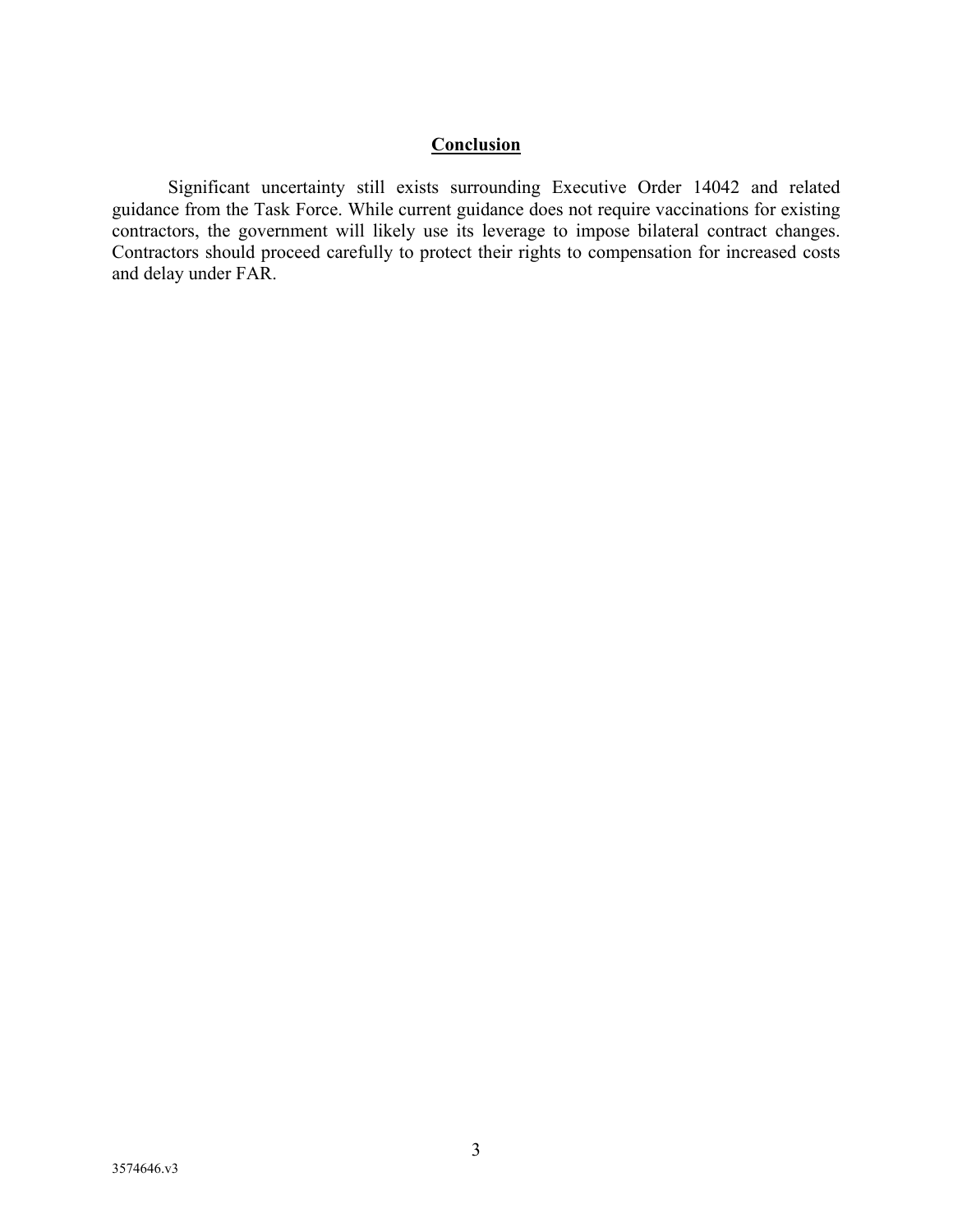## **EXHIBIT A**

**CD-2021-13 Attachment B COVID Safety Protocols for Federal Contractors Sample Cover Letter** 



Color coding of this template is as follows: **BLACK** - standard text **BLUE** - text that must be filled in by acquisition team

[Date]

[Contractor's Name] [Contractor's Street Address] [Contractor's City, State and Zip Code]

Subject: Contract Modification - New Clause for Ensuring Adequate COVID-19 Safety Protocols for Federal Contractors - [Procurement Instrument Identifier/Lease Contract Number]

Dear [Contractor's POC name],

GSA appreciates the hard work and dedication of our contractors. The health and safety of GSA employees, contractors and their families is our top priority. In order to ensure the health and safety of the Federal workforce and contractor community, the President signed *Executive Order 14042, Ensuring Adequate COVID Safety Protocols for Federal Contractors.* The requirements in the Executive Order are being implemented via a FAR deviation. The clause in the FAR deviation will be incorporated into GSA contracts via a bilateral modification.

If you hold a GSA contract for services, construction, or a leasehold interest in property that exceeds the simplified acquisition threshold (SAT) or the simplified lease acquisition threshold (SLAT), GSA strongly encourages you to accept this contract modification at this time. The modification is *mandatory* before GSA will renew, extend the period of performance of your contract, or exercise an option.

Acceptance of the contract modification is also *mandatory* for all Federal Supply Schedule contractors.

If you hold a contract at or below the SAT/SLAT or a contract only for products, GSA strongly encourages you to accept the modification.

For IDIQ contracts, including all Federal Supply Schedule contracts, you must sign the modification by **November 14, 2021** to be eligible for new orders. GSA may take